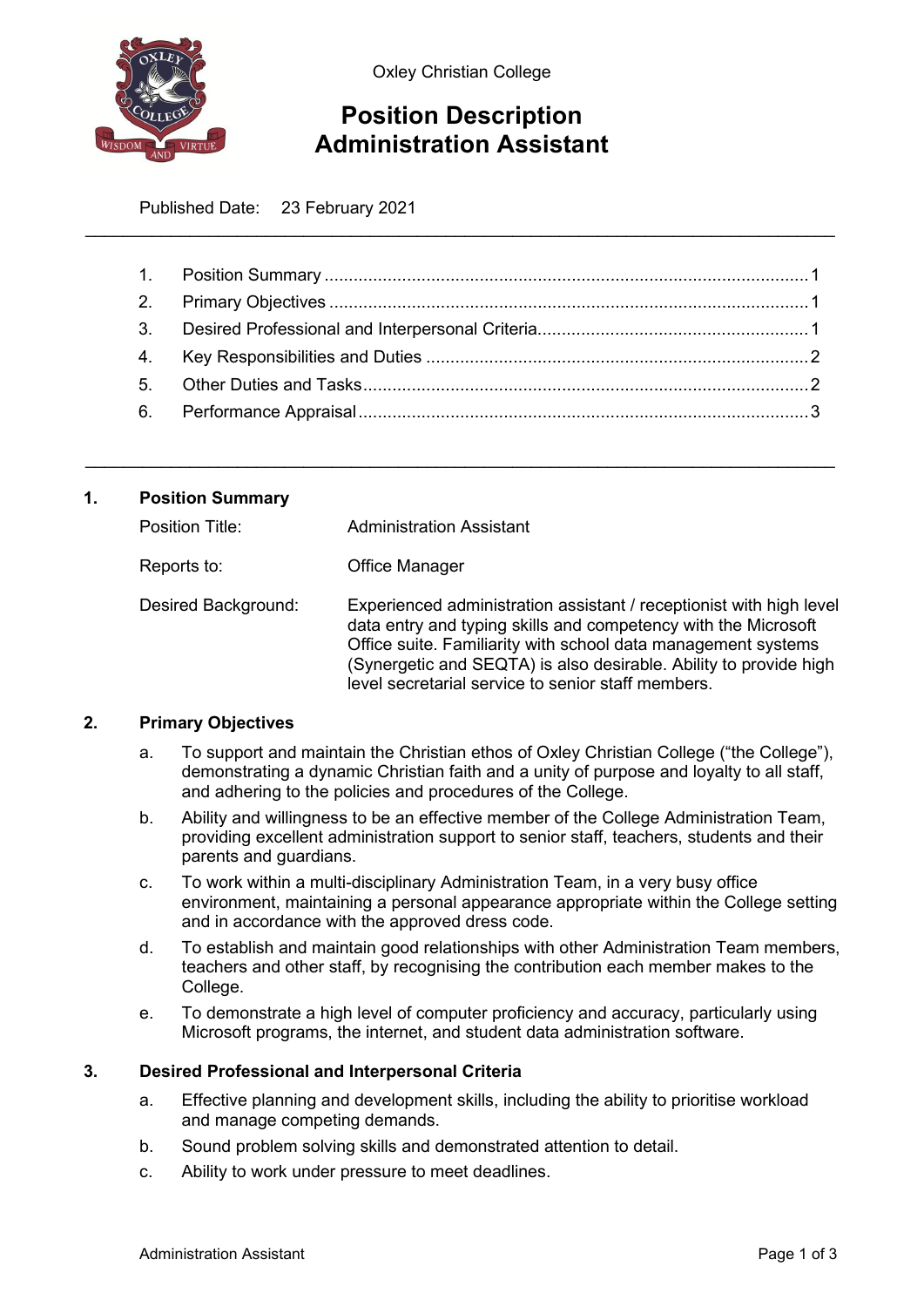- d. Ability to work autonomously (when required) and also to operate as a resourceful team member in a collaborative, inclusive manner.
- e. Working as an effective and supportive member of the Administration Team.
- f. Good written and verbal communication skills, as well as developed interpersonal skills.
- g. Capacity to operate with discretion, respect, trust, and discernment, while also maintaining absolute confidentiality.

# <span id="page-1-0"></span>**4. Key Responsibilities and Duties**

- a. Assisting and working collaboratively and effectively with the Office Manager and other Administration Team members, providing high level professional support to the Office Manager on numerous issues.
- b. Assisting the management of both the public and student reception area, attending to all enquiries, including answering incoming telephone calls and directing calls to the relevant persons or areas.
- c. Communicating effectively with persons of all ages and from a wide variety of cultural and economic backgrounds.
- d. Providing a typing and secretarial service, including formatting of assessments, assisting with the preparation of exams and general typing support.
- e. Distribution of mail, management of the print room, printing, and binding of documents, purchasing of stationary and maintaining stock.
- f. Printing and collating material for local publications, school prospectus brochures, overseas brochures, Open Day, etc.
- g. Assisting with the organisation of information sessions and other events.
- h. Using the College student and community data management systems.
- i. Processing payments from parents for school fees and liaising with the Accounts Receivable Officer.
- j. Attending meetings as required.
- k. Attending regular devotions with other administration staff.
- l. Supporting the College Administration Team, providing back-up assistance with Student Reception and Visitor Reception, and during leave of other administrative staff, under the direction of the Office Manager.
- m. Attending to various tasks as detailed in Appendix A.
- n. Attending to other duties as directed by the Office Manager. (The staff member may be asked to fulfil a different function within the Administration Team environment, as required.)

# <span id="page-1-1"></span>**5. Other Duties and Tasks**

- Ad hoc tasks, as required
- Answering phones
- Assisting with the organisation of aspects of Open Day and Presentation Evening
- Checking the Duress System at the start of each term
- Collating RSVPs for formals
- Delivery of Home Group folders for Senior School teachers and distributing documents accordingly
- Delivery of mail to Chirnside Park Post Office (3.45pm)
- Distributing profile folders for Junior School